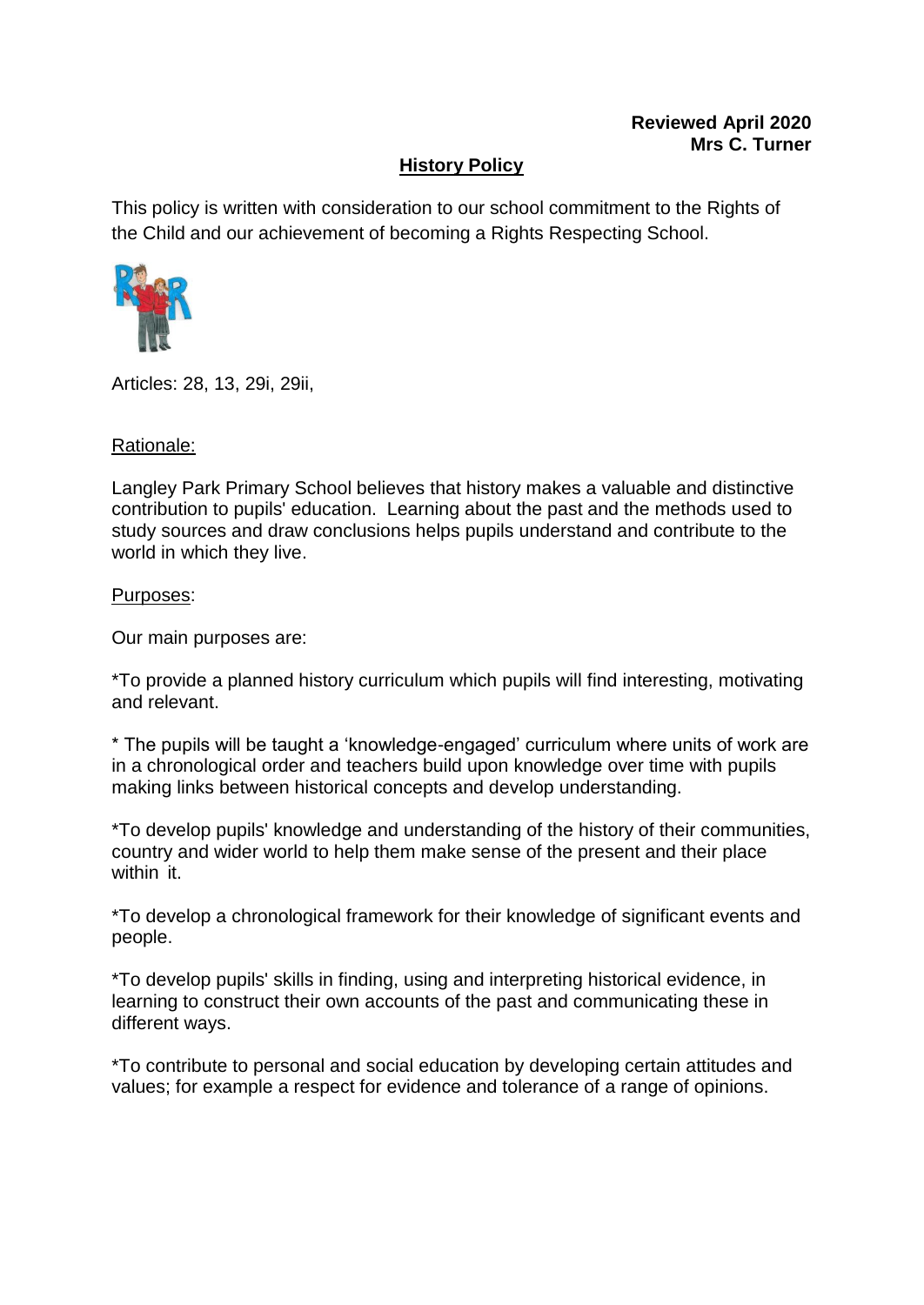## **Guidelines**

## Planning

\* Curriculum plans for KS1 and KS2 are based on chronological units of work to assist understanding of changes and connections between periods and events. The choice of these units have been guided by the requirements of the National Curriculum and a framework provided by the LEA.

This framework has been adapted to meet the pupils at Langley Park Primary School.

\* The History units taught are outlined on the school Curriculum Maps.

\*Teachers deliver each unit, using resource boxes and mid term plans. Plans will provide experience of different sources, including use of artefacts, different historical perspectives and where possible museum and site visits. The school aims to give the children experience of 'hands on' or role play visits.

- Teachers' medium and short term planning, where appropriate, takes into account cross curricular elements and recognises the experiences of men and women of different social groups and ethnic backgrounds. Teachers create learning activities linked to key elements based on the outline schemes of work for each unit.
- The history units of work take account of the spiritual, social and cultural needs of the children

## Teaching and Learning

\* The starting point for all work is to identify the knowledge to be taught and relevant questions that need to be answered , then find historical activities which interest, motivate and challenge all pupils.

\* Planned units of work focus on key knowledge ( and related skills) to develop understanding of content in relation to historical concepts of period or situation, chronology, change, and cause and consequence.

\* Pupils should learn how the past was different from the present and that people of other times may have had different values and attitudes to ours.

\* Pupils should learn to see all sources as 'evidence' and taught to make judgements about authenticity.

\* Pupils should learn to draw their own conclusions about the past based on evidence, imagination and questioning and present them in a variety of forms including written work, presentations, poetry and display.

\* Pupils should develop skills to read a range of historical material, including fiction and to communicate these in a variety of written forms.

\* Pupils should learn to understand the nature of evidence by emphasising history as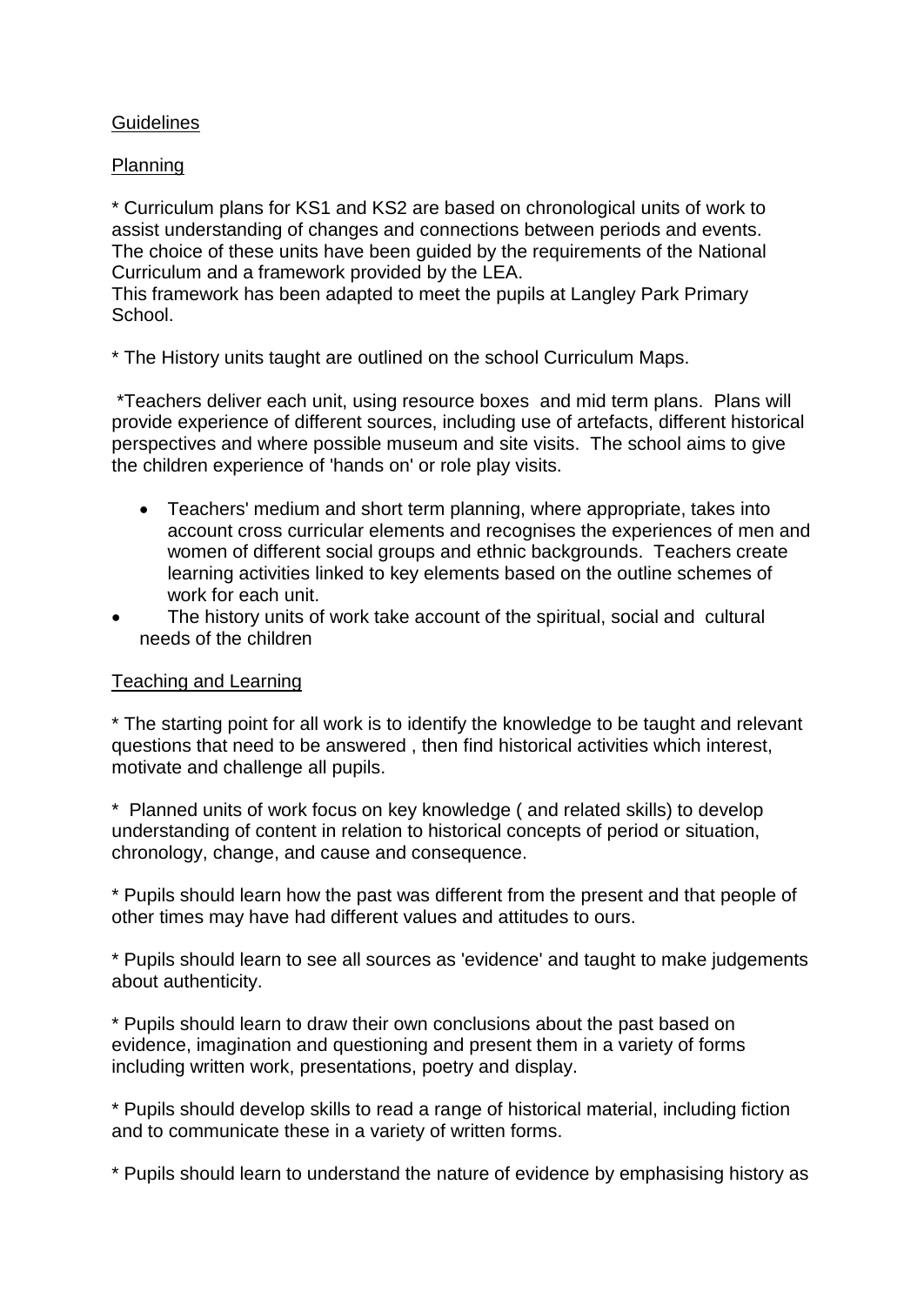a process of enquiry and by developing the range of skills required to interpret sources.

\* Links should be made between units of work where appropriate and pupils encouraged to use previous knowledge in approaching new work.

\* A variety of methods are used in the teaching of history across KS1 and KS2 in order to develop progression in understanding and skills across each stage for all children.

• Pupils should be given opportunity to use computing to communicate and handle information.

## **Links with other areas of the curriculum**

English

Reading and writing are essential for the processes of finding out about and communicating an understanding of history. Discussion, drama and role play are aspects of study for speaking and listening and are important ways for children to develop their understanding that people have different viewpoints and perspectives on history. History lessons can provide an opportunity to reinforce what children have been doing during the English lesson and to apply it in a different context.

## **Computing**

e.g. - use of software.

- Use of word processing skills.
- Use of the Internet

To support learning -

-by enhancing their skills of historical enquiry

-by providing access to a range of information sources, many of which may be unavailable in any other form.

- by supporting the development of their understanding of historical patterns and processes.

# **Other subjects**

Where there are opportunities for links with schemes of work in other subjects, notably science, geography

## Work at home and outside lessons

Many units provide opportunities for teachers to set worthwhile tasks that can be completed outside formal teaching time. The homework grids can identify suitable activities.

Suitable tasks to set include:

\* finding out more information from family, friends and other adults.

\*collecting data and information by researching topics at home, in local libraries and